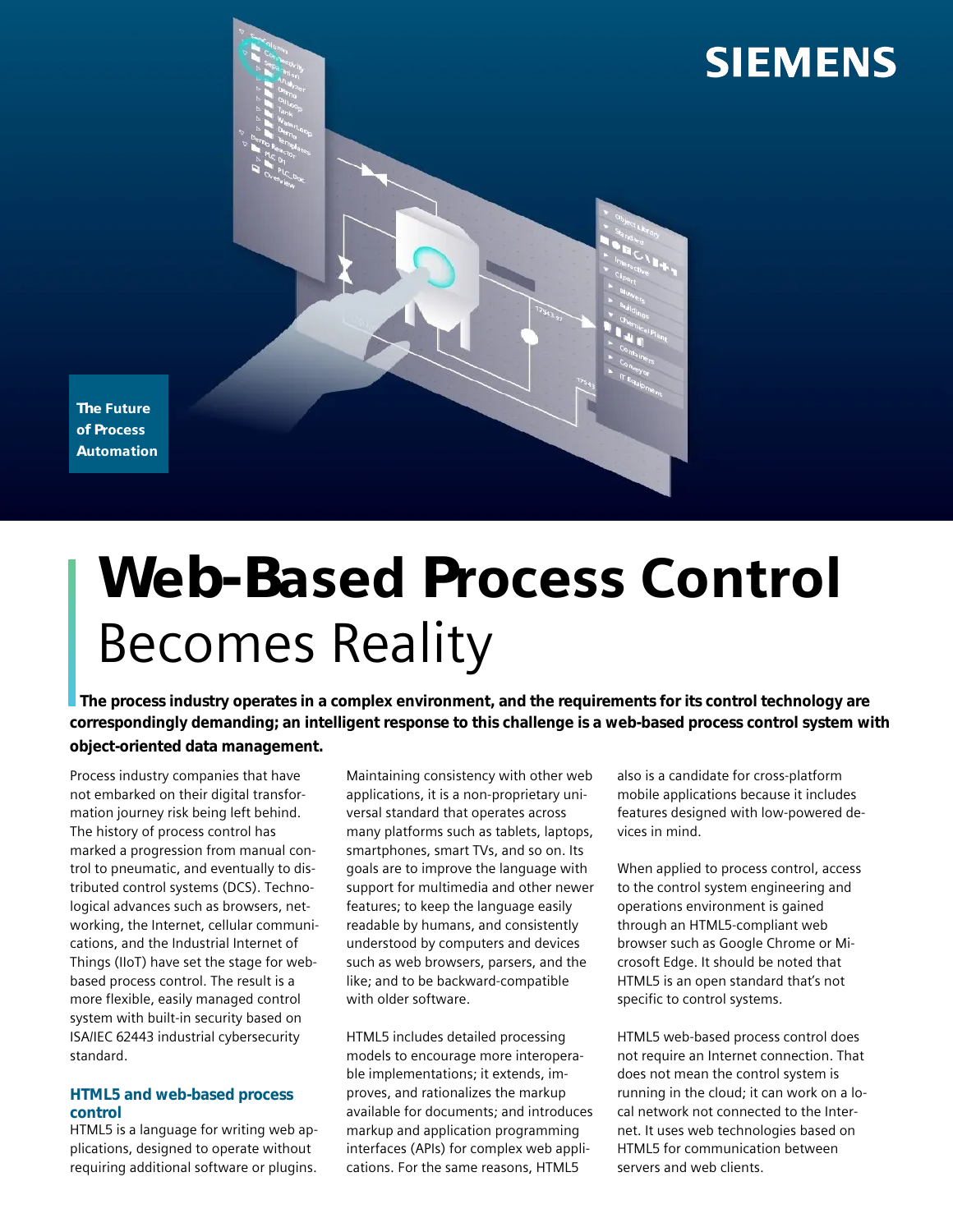Siemens has embraced web-based process control with the introduction of the SIMATIC PCS neo process control system with object-oriented data management. The PCS neo platform incorporates open technologies to improve organizational collaboration and business performance. PCS neo is a future-proof platform that integrates and supports current, evolving, and future standards including module type package (MTP) and OPC UA.

## **Benefits of web-based process control**

While HTML5 is a strong point for SIMATIC PCS neo as the first fully webbased DCS, it is not the only strong point. For example, pre-installation on devices is not necessary to run PCS neo due to Siemens zero-installation client approach.

The PCS neo client doesn't need as many resources as were required by non-webbased control systems because the project information is stored on servers. This helps reduce the overall system cost. For a large plant, typically only a few higher cost servers are required. Companies can save money with lowerpowered machines for clients. PCS neo client requirements simply include Windows 10 Enterprise and Google Chrome.

The zero-installation client approach requires no software or licenses to be installed on workstations. All licenses are centrally installed and maintained at the server level, which simplifies system upgrades. It also means faster system setup as well as on-demand scalability. As projects scale, more engineers can be added as resources become available to expedite project timelines. Operator stations can be easily added as needed.

In addition, the zero-installation client approach means fewer requirements for workstations. Users have the flexibility to use devices that best meet their needs, whether it's a PC with quad monitors in the control room, a laptop at home or in the office, or a tablet in the field.



There is less need for dedicated specificuse workstations such as engineering, operations, and maintenance based on installed software licenses. The same workstation can be used for engineering and operations if the user has the required access rights.

PCS neo is the first fully web-based DCS on the market, from engineering to monitoring and control. It should be reemphasized that web-based does not mean Internet-based. While remote access to the plant is a highlight of PCS neo, it is not necessary, as it also runs as designed on a closed network.

Remote access allows users to pull in the right engineering resources regardless of where they're located in the world. It allows operations to operate the plant from any location—even access the plant from home. Remote access has eliminated the need for installation on the client, and it reduces infrastructure and travel costs. Using web-technologies with HTML5 gives maximum flexibility and security for distributed collaboration in engineering and operation as well as remote access via a terminal server in the demilitarized zone (DMZ) with corresponding security standards.

The PCS neo web-based process control system provides a consistent, end-toend workbench for all tasks and an intuitive graphical user interface (GUI) for usability on fixed and portable devices. This provides operating personnel with information to make real-time decisions in their daily work based on rapid analysis of process information as well as immediate collaboration with engineering to collaboratively and quickly diagnosis and fix production issues.

The intuitive GUI screen automatically fits to the current monitor size. Quad segmentation can be set up on a single monitor, which means less money spent on equipment. In addition, users can change the current view by zooming in or out to see process displays and faceplates more clearly, which provides better visibility than non-web-based process control systems. The intuitive GUI also features better button size if needed for touchscreens. Users will find that shortcuts from other HTML5 applications are familiar.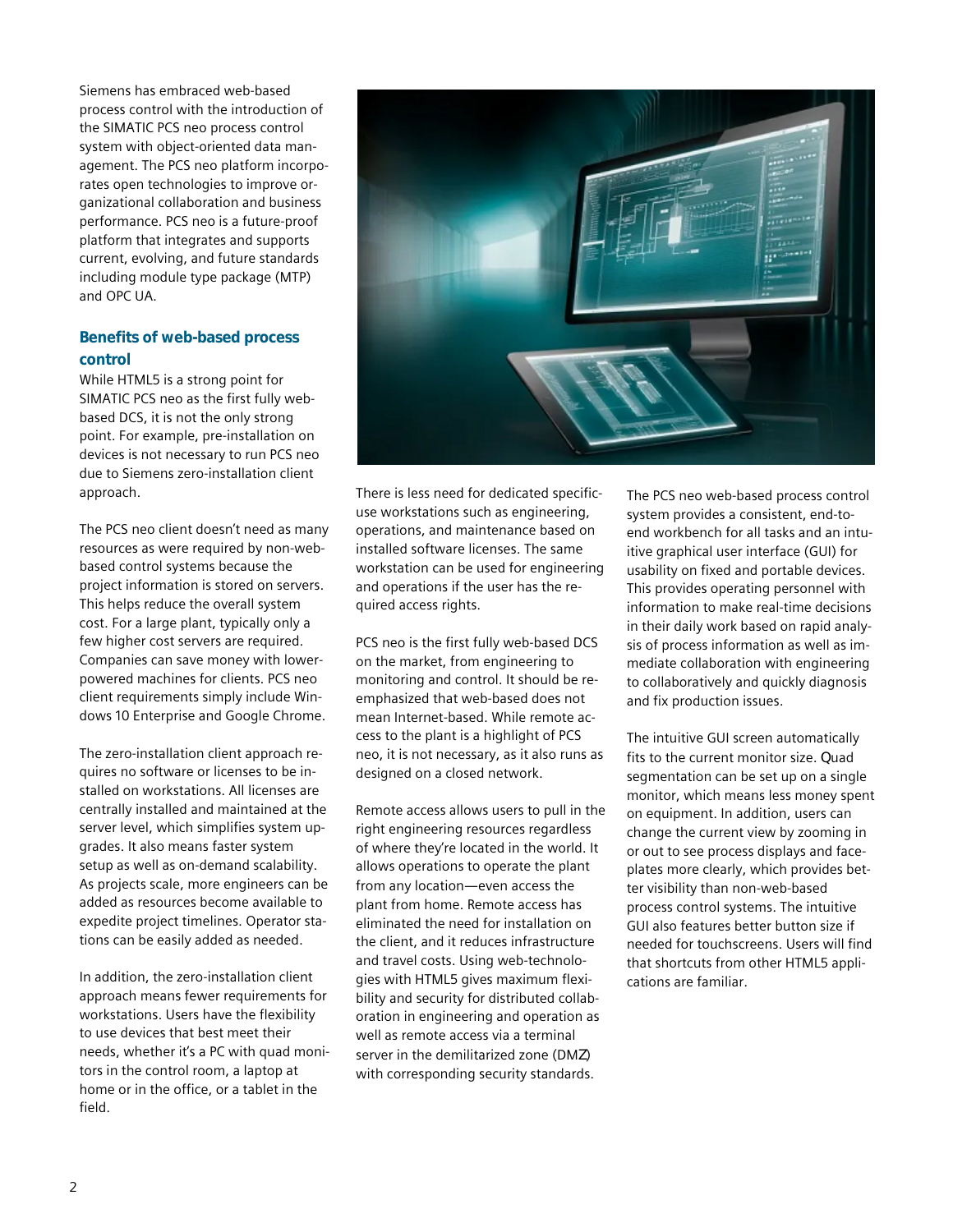### **Web-based process control remains safe and secure**

Siemens considered built-in security a priority for PCS neo. It uses its integrated security mechanisms as well as allows users to configure project-specific adaptations. Secure and fast data access is made possible using the latest cybersecurity technologies coupled with site-administered role-based access management. Web-based process control systems conform to industry standards as an integral part of defense-in-depth strategies to achieve multiple layers of protection of manufacturing plants including:

- •Physical and organizational security measures
- •Users' intellectual property and know-how protected against unauthorized access
- •Network segmentation, protection of access points, and communication security—HTTPS, VPN, and certificates
- •User management and role-based access
- •Patch management
- •Malware detection
- •TÜV certification of secure product life cycle process, based on IEC 62443-4-1
- •TÜV certification for network and system security, based on IEC 62443-3-3
- •TÜV certification for IACS service providers, based on IEC 62443-2-4
- •Compliant with current IACS security standards
- •Secure web connection.



Physical access protection and monitoring means critical data stored on hardware can be separately protected by physical restrictions. By using web clients in a web-based architecture, users can protect critical components in a separate cabinet room with the highest access protection. Access protection refers to:

- •Facilities and buildings
- •Control and equipment rooms
- •Cabinets
- •DCS devices (controller, input/output [I/O] system, power supplies, etc.) and PCs
- •Network components (switches, router, wireless, Wi-Fi), and local area network (LAN) ports
- •Cables and wiring.

PCS neo is designed to operate in separated network cells through multiple firewall layers. The front firewall controls and restricts data exchange with the office network. The perimeter network, or DMZ, allows service and support

access to the plant with controlled and restricted data exchange with the process control network. On every host, a Windows firewall is automatically configured by PCS neo.

PCS neo's system hardening helps reduce security risks by eliminating potential vulnerabilities. Web-based process control patch management provides an overview about missing patches in the plant. The integrated central patch management with the administration console allows security vulnerability repair. Windows server update services (WSUS) is used for installation and management of Microsoft updates with a compatibility test for SIMATIC PCS neo.

Early attack detection allows the system to take countermeasures and reduce the potential damage. PCS neo is compatible with antivirus software, and additional protection is provided with support of optional systems like security information and event monitoring (SIEM), intrusion detection system (IDS), and intrusion prevention system (IPS). Authentication and access protection provides control, overview, and easy administration of access to the system. Users and applications have only as many rights as they require for their tasks (least privilege).

PCS neo uses a Microsoft Windows domain as a system environment and a certificate authority. This can be a standalone domain just for the DCS, or it can integrate to the corporate domain, allowing operators to log on to the DCS with the same credentials they do for their corporate email. Between domains and certificate usage, Siemens is not only validating the users who access the system, but the end devices as well. This is adhering to the defense-in-depth strategy that PCS neo employs out of the box.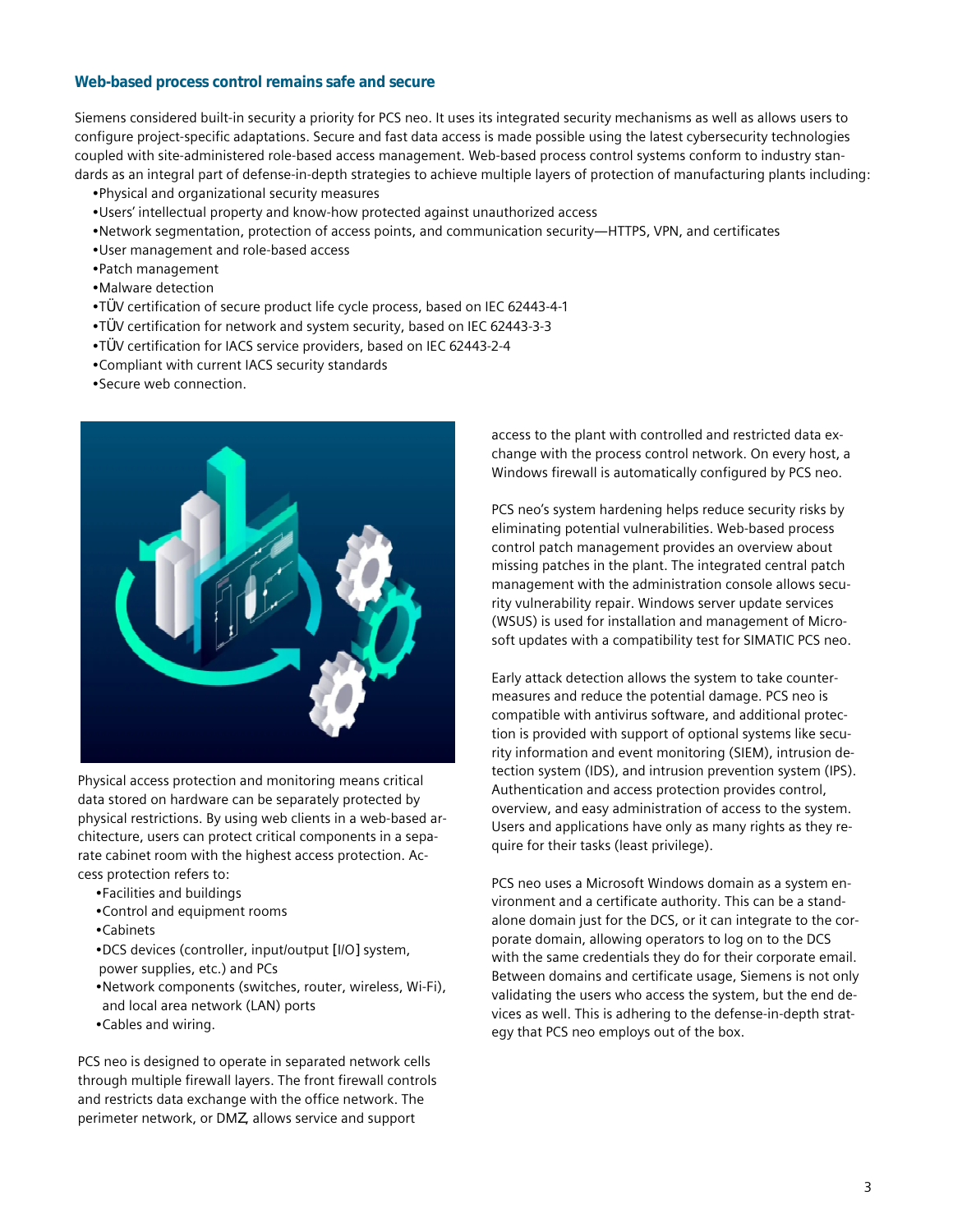Software is installed only on servers and licenses are centrally managed by the administration console. No DCS software or licenses are required on client stations. If a user accesses the plant remotely from a laptop or mobile device and accidentally loses this station, there is no plant data on this device. Plant data is only on the servers, which are at the site, locked in a control cabinet—safe and secure.

Access control is critical. Users want to give all users of the system the right amount of access. Not more, and not less. Once an engineer or operator opens PCS neo, they will only get a prompt for a username and password, if the station they are on has the PCS neo certificate issued from the certificate authority. Then, the user enters their domain-specific username and password, and they are in PCS neo, with only the amount of access their account is activated for.

With PCS neo security administration, security is "built in" instead of "bolted on." Users can have integrated security with limited administration effort—a future-proof concept.

Siemens is providing PCS neo training to its partners for system administration to ensure a secure installation and recommendations, as well as providing documentation on security setups and best practices.

Web-based process control is one way for process industry users to get ahead, and not get left behind on their digital transformation journey.

## **Ensuring Cyber Secure Web-Based Control Systems**

Although SIMATICS PCS neo is a webbased control system, web-based does not mean Internet-based. It can run as designed on a closed network and has been designed from the start to be compliant with current Industrial Automation and Control System (IACS) security standards, including the ISA/IEC 62443 series of standards.

Many organizations have established policies and procedures governing cybersecurity of their corporate IT sys

tems based on ISO/IEC 27001/2. Securing industrial operational technology (OT) systems, however, require another approach. ISA/IEC 62443 series of cybersecurity standards are purpose-built for securing OT systems. When used in combination with ISO/IEC 27001/2, they ensure that organizations maintain conformance with ISO/IEC 27001/2 through common approaches wherever feasible, while applying different approaches for IT vs. OT where needed.

While some continue to debate about whether to use ISO/IEC 27001/2 or ISA/ IEC 62443 for securing OT infrastructure, the right approach is to use both. Pierre Kobes, who has worked for more than 40 years for SIEMENS AG with responsibility for Standards, Regulations, and Certifications, participated in the development of most of the documents for ISA/IEC 62443. He has been involved in multiple projects to implement the standard within Siemens and continues to work in its evolution. He authored a white paper for the ISA Global Cybersecurity Alliance (ISAGCA.org). that describes how these two globally accepted standards can be used together for establishing an integrated, company-wide cybersecurity plan.



ISA/IEC 62443 addresses all entities involved in the protection of industrial operating facilities. Note: The image document refers to the most recent version of part 62443-2-1, which is not finally approved as an International Standard and may be subject to changes. Source: ISAGCA